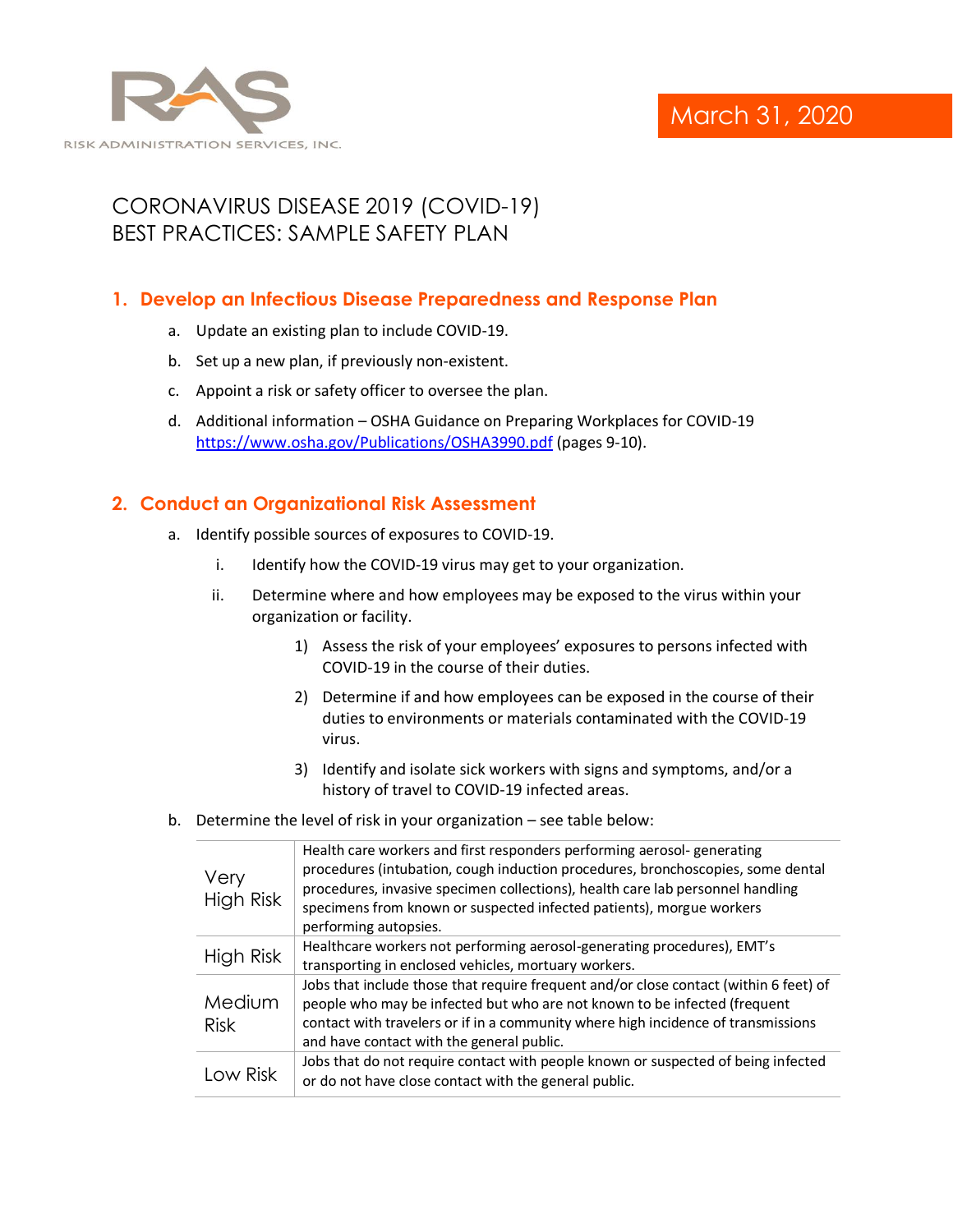c. For more information, refer to the RAS website. [https://www.rascompanies.com/pdf/ras\\_covid\\_19\\_employer\\_recommendations\\_2020-03-](https://www.rascompanies.com/pdf/ras_covid_19_employer_recommendations_2020-03-11.pdf) [11.pdf](https://www.rascompanies.com/pdf/ras_covid_19_employer_recommendations_2020-03-11.pdf)

#### **3. Implement Workplace Controls**

- a. Use hierarchy of controls.
- b. The types of controls will depend on the level of risk.
- c. Implement safety and industrial hygiene controls which may include:
	- i. **Engineering Controls** may include:
		- 1) Installation of physical barriers such as sneeze guards, clear plastic, or highefficiency air filters.
		- 2) Installation of drive-through windows for customer service.
	- ii. **Administrative Controls** may include:
		- 1) Encouraging sick employees to stay at home.
		- 2) Encouraging flexible worksite (telecommuting) and flexible work hours (staggered shifts), when feasible.
		- 3) Developing policies, plans, and emergency communications.
		- 4) Providing relevant information and training to employees on general protection and use of PPE.
	- **iii. Safe Workplace Practices and Controls** may include:
		- 1) Implementing and enforcing policies and procedures for identification and isolation of sick persons.
		- 2) Implementing basic infection control measures.
		- 3) Developing, implementing, and communicating workplace flexibilities and protections.

#### **iv. Personal Protective Equipment (PPE):**

- 1) The types of PPE provided will depend on the exposures and level of risk.
- 2) Adequate PPE must be provided by the employer.
- 3) Adequate training must be provided to all employees on the use, maintenance, and proper disposal of PPE.
- d. Additional information OSHA Guidance on Preparing Workplaces for COVID-19 <https://www.osha.gov/Publications/OSHA3990.pdf> (pages 14-18).

### **4. Planning Checklist for COVID-19**

- a. General safety/infection control activities
- b. Emergency medical services activities